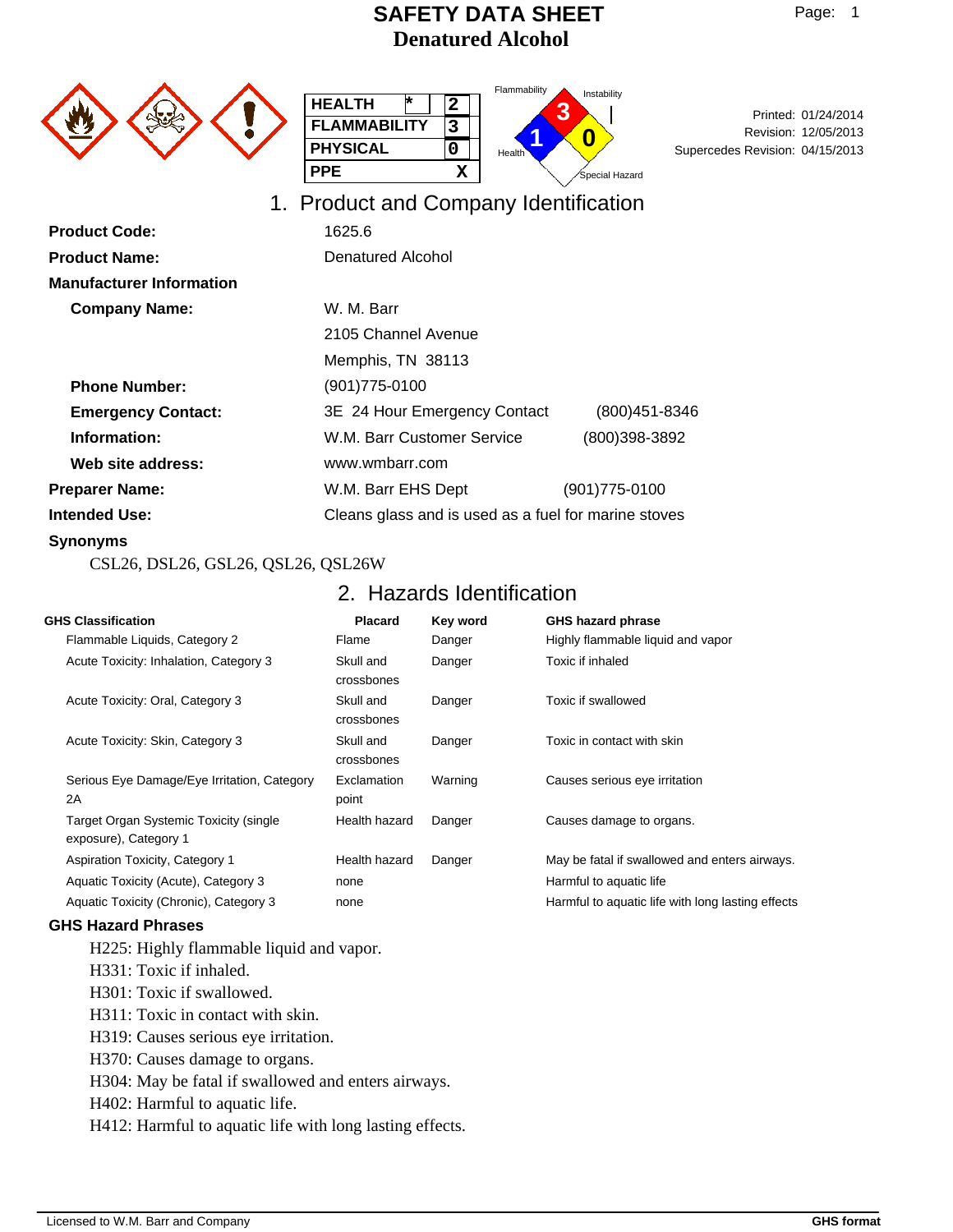#### **GHS Precaution Phrases**

P233: Keep container tightly closed.

P210: Keep away from {heat/sparks/open flames/hot surfaces}. - No smoking.

P280: Wear protective gloves/clothing and eye/face protection as specified by the manufacturer/supplier or the competent authority.

P240: Ground/bond container and receiving equipment - if the explosive is electrostatically sensitive.

P241: Use explosion-proof electrical/ventilating/lighting/... equipment ... other specified by the

manufacturer/supplier or the competent authority. - if dust clouds can occur.

P243: Take precautionary measures against static discharge.

P242: Use only non-sparking tools.

P271: Use only outdoors or in a well-ventilated area.

P261: Avoid breathing dust/fume/gas/mist/vapours/spray.

P264: Wash hands thoroughly after handling.

P270: Do not eat, drink or smoke when using this product.

P361+364: Take off immediately all contaminated clothing and wash it before reuse.

P260: Do not breathe dust/fume/gas/mist/vapours/spray.

P273: Avoid release to the environment - if this is not the intended use.

### **GHS Response Phrases**

P370+378: In case of fire, use ... for extinction ... appropriate media specified by the manufacturer/supplier or the competent authority - if water increases risk.

P303+361+353: IF ON SKIN (or hair): Remove/take off immediately all contaminated clothing. Rinse skin with water/shower.

P304+340: IF INHALED: Remove victim to fresh air and keep at rest in a position comfortable for breathing. P311: Call a POISON CENTER or doctor/physician.

P322: Specific measures (see ... on this label) ... reference to supplemental first aid instruction - if immediate measures such as specific cleansing agent is advised.

P301+310: IF SWALLOWED: Immediately call a POISON CENTER or doctor/physician.

P330: Rinse mouth.

P321: Specific treatment (see ... on this label) ... reference to supplemental first aid instruction - if immediate administration of antidote is required.

P302+352: IF ON SKIN: Wash with plenty of soap and water.

P312: Call a POISON CENTER or doctor/physician if you feel unwell.

P305+351+338: IF IN EYES: Rinse cautiously with water for several minutes. Remove contact lenses, if present and easy to do. Continue rinsing.

P337+313: If eye irritation persists, get medical advice/attention.

P307+311: IF exposed: Call a POISON CENTER or doctor/physician.

P331: Do NOT induce vomiting.

## **GHS Storage and Disposal Phrases**

P403+235: Store in cool/well-ventilated place.

P501: Dispose of contents/container to ... (in accordance with local/regional/national/international regulation). P405: Store locked up.

P403+233: Store container tightly closed in well-ventilated place - if product is as volatile as to generate hazardous atmosphere.

## **Potential Health Effects (Acute and Chronic)**

Inhalation Acute Exposure Effects:

Vapor harmful. May cause dizziness, headache, watering of eyes, irritation of respiratory tract, irritation to the eyes, drowsiness, nausea, other central nervous system effects, spotted or blurry vision, dilation of pupils, and convulsions.

Skin Contact Acute Exposure Effects: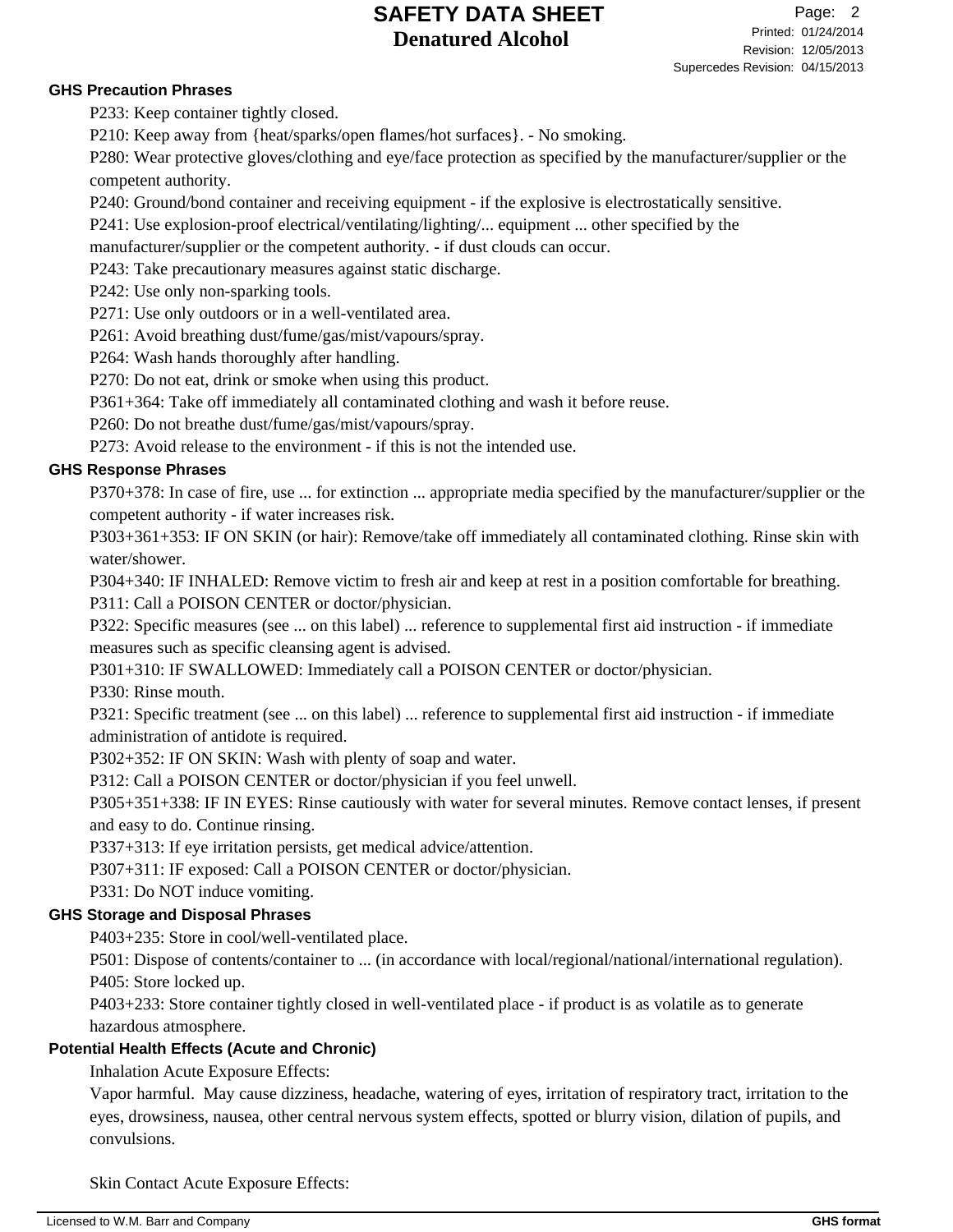May cause irritation, drying of skin, redness, and dermatitis. May cause symptoms listed under inhalation. May be absorbed through damaged skin.

Eye Contact Acute Exposure Effects: May cause irritation.

Ingestion Acute Exposure Effects:

Poison. Cannot be made non-poisonous. May be fatal or cause blindness. May produce fluid in the lungs and pulmonary edema. May cause dizziness, headache, nausea, drowsiness, loss of coordination, stupor, reddening of face and or neck, liver, kidney and heart damage, coma, and death. May produce symptoms listed under inhalation.

### Chronic Exposure Effects:

May cause symptoms listed under inhalation, dizziness, fatigue, tremors, permanent central nervous system changes, blindness, pancreatic damage, and death.

Target Organs:

Liver, kidneys, pancreas, heart, lungs, brain, central nervous system, eyes

### **Medical Conditions Generally Aggravated By Exposure**

Diseases of the liver, skin, lung, kidney, central nervous system, pancreas, and heart; asthma; inflammatory or fibrotic pulmonary disease; any preexisting condition sensitive to a decrease in available oxygen, such as chronic lung disease, coronary artery disease, or anemias

### **OSHA Regulatory Status:**

This material is classified as hazardous under OSHA regulations.

# 3. Composition/Information on Ingredients

|                | <b>Hazardous Components (Chemical Name)</b>                                        | CAS#    | Concentration              |
|----------------|------------------------------------------------------------------------------------|---------|----------------------------|
| $\mathbf{1}$ . | Ethyl alcohol {Ethanol}                                                            |         | $64-17-5$ 40.0 -50.0 %     |
|                | 2. Methanol {Methyl alcohol; Carbinol; Wood<br>alcohol}                            | 67-56-1 | $50.0 - 55.0 %$            |
| 3.             | Methyl isobutyl ketone {Hexone;<br>Isopropylacetone; MIBK;<br>4-Methyl-2-pentanone |         | $108-10-1$ 1.0 -4.0 %      |
| 4.             | Acetic acid, ethyl ester {Ethyl acetate}                                           |         | $141 - 78 - 6$ 0.5 - 1.5 % |
| 5.             | Heptane                                                                            |         | $142 - 82 - 5$ 0.5 - 1.5 % |

4. First Aid Measures

### **Emergency and First Aid Procedures**

Skin:

Immediately begin washing the skin thoroughly with large amounts of water and mild soap, if available, while removing contaminated clothing. Seek medical attention if irritation persists.

Eyes:

Immediately begin to flush eyes with water, remove any contact lens. Continue to flush the eyes for at least 15 minutes, then seek immediate medical attention.

### Inhalation:

Remove to fresh air. If not breathing, give artificial respiration. If breathing is difficult, give oxygen. Get immediate medical attention.

Ingestion:

If swallowed, do NOT induce vomiting. Seek immediate medical attention. Call a physician, hospital emergency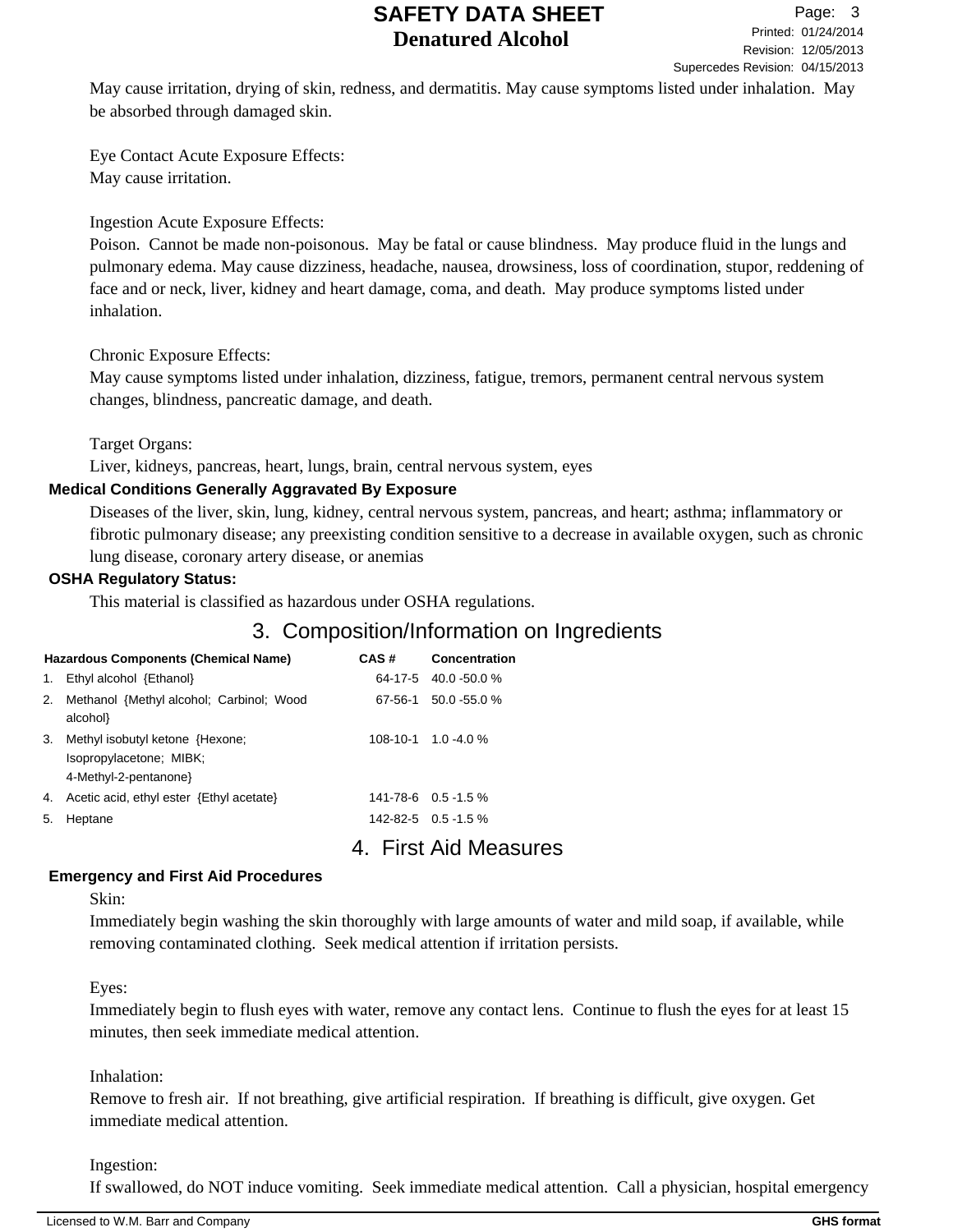room, or poison control center immediately. Never give anything by mouth to an unconscious person.

## **Note to Physician**

Poison. This product contains methanol. Methanol is metabolized to formaldehyde and formic acid. These metabolites may cause metabolic acidosis, visual disturbances and blindness. Since metabolism is required for these toxic symptoms, their onset may be delayed from 6 to 30 hours following ingestion. Ethanol competes for the same metabolic pathway and has been used as an antidote. Methanol is effectively removed by hemodialysis. Call your local poison control center for further instructions.

### **Signs and Symptoms Of Exposure**

See Potential Health Affects

# 5. Fire Fighting Measures

| <b>Flammability Classification:</b> | OSHA Class IB      |                                                     |
|-------------------------------------|--------------------|-----------------------------------------------------|
| <b>Flash Pt:</b>                    | 45 F               | Method Used: Setaflash Closed Cup (Rapid Setaflash) |
| <b>Explosive Limits:</b>            | LEL: No data.      | UEL: No data.                                       |
| <b>Autoignition Pt:</b>             | No data available. |                                                     |

### **Fire Fighting Instructions**

Self-contained respiratory protection should be provided for fire fighters fighting fires in buildings or confined area. Storage containers exposed to fire should be kept cool with water spray to prevent pressure build-up. Stay away from heads of containers that have been exposed to intense heat or flame.

### **Flammable Properties and Hazards**

Vapors are heavier than air. Vapor may travel considerable distance to source of ignition and flash back.

## **Hazardous Combustion Products**

carbon monoxide, carbon dioxide

### **Suitable Extinguishing Media**

Use carbon dioxide, dry powder, or alcohol resistant foam.

## **Unsuitable Extinguishing Media**

Water may be ineffective. Solid streams of water will likely spread the fire.

# 6. Accidental Release Measures

## **Steps To Be Taken In Case Material Is Released Or Spilled**

Vapors are heavier than air. Vapors may cause flash fire or ignite explosively.

Clean up: Keep unnecessary people away; isolate hazard area and deny entry. Stay upwind, out of low areas, and ventilate closed spaces before entering. Shut off ignition sources; keep flares, smoking or flames out of hazard area. Use non-sparking tools. Use proper bonding and grounding methods for all equipment and processes. Keep out of waterways and bodies of water. Be cautious of vapors collecting in small enclosed spaces, sewers, low lying areas, confined spaces, etc.

Small spills: Take up with sand, earth or other noncombustible absorbent material and place in a plastic container where applicable.

Large spills: Dike far ahead of spill for later disposal.

Waste Disposal: Dispose in accordance with applicable local, state and federal regulations.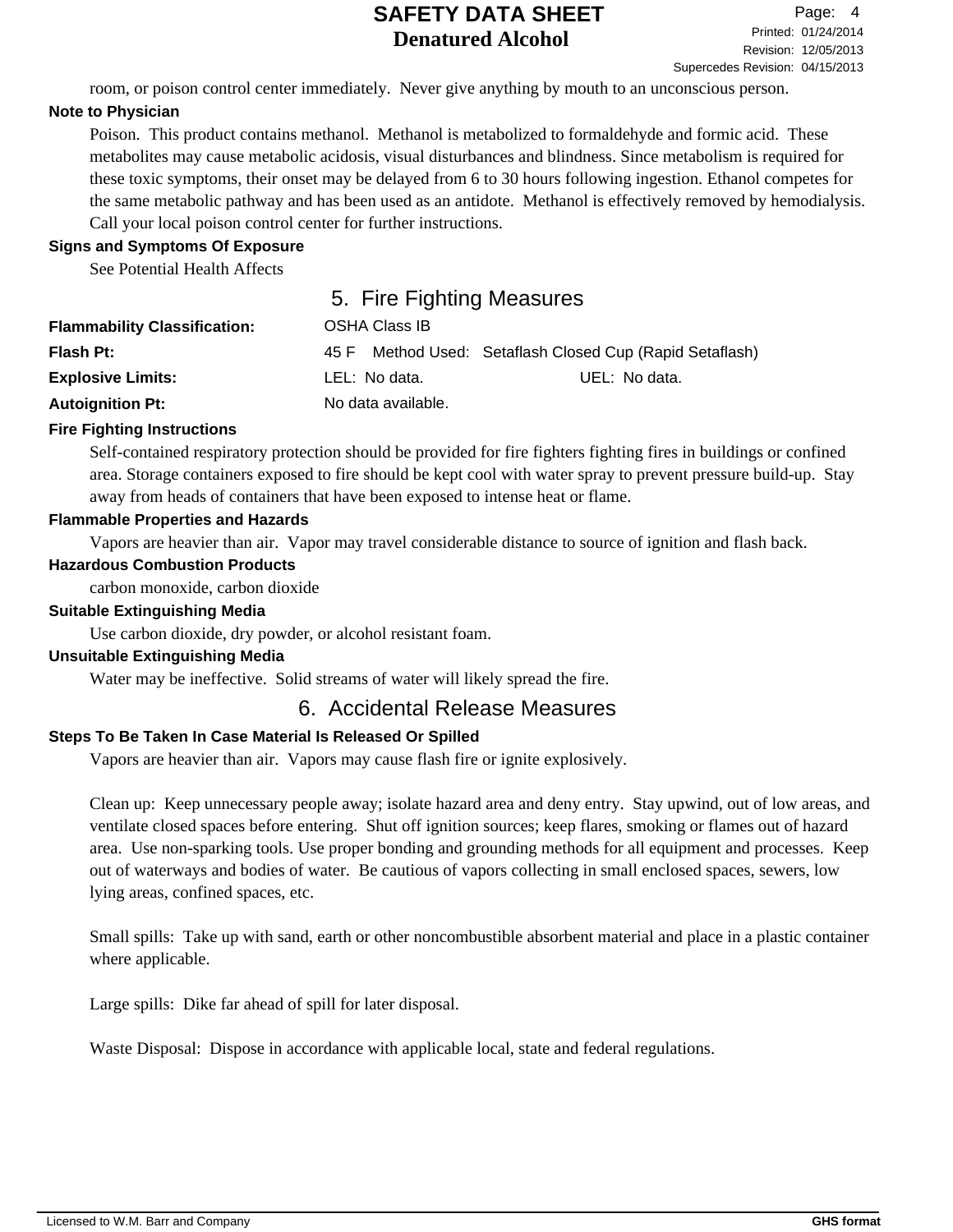# 7. Handling and Storage

### **Precautions To Be Taken in Handling**

Read carefully all cautions and directions on product label before use. Since empty container retains residue, follow all label warnings even after container is empty. Dispose of empty container according to all regulations. Do not reuse this container.

Do not use this product near any source of heat or open flame, furnace areas, pilot lights, stoves, etc.

Do not use in small enclosed spaces, such as basements and bathrooms where vapors can accumulate. Vapors can accumulate and explode if ignited.

Do not use this product if the work area is not well ventilated. Use only with adequate ventilation to prevent build up of vapors.

Do not spread this product over large surface areas because fire and health safety risks will increase dramatically.

Use proper bonding and grounding when transferring material. Be aware of static electricity generation when handling material.

### **Precautions To Be Taken in Storing**

Keep container tightly closed when not in use. Store in a cool, dry place. Do not store near any source of heat or open flame, furnace areas, pilot lights, stoves, etc.

# 8. Exposure Controls/Personal Protection

| <b>Hazardous Components (Chemical Name)</b> |                                          | CAS#     | <b>OSHA PEL</b>       | <b>ACGIH TWA</b> | <b>Other Limits</b> |
|---------------------------------------------|------------------------------------------|----------|-----------------------|------------------|---------------------|
| 1.                                          | Ethyl alcohol {Ethanol}                  | 64-17-5  | PEL: 1000 ppm         | TLV: 1000 ppm    | No data.            |
| 2.                                          | Methanol {Methyl alcohol; Carbinol; Wood | 67-56-1  | PEL: 200 ppm          | TLV: 200 ppm     | No data.            |
|                                             | alcohol}                                 |          |                       | STEL: 250 ppm    |                     |
| 3.                                          | Methyl isobutyl ketone {Hexone;          | 108-10-1 | PEL: 100 ppm          | TLV: 50 ppm      | No data.            |
|                                             | Isopropylacetone; MIBK;                  |          |                       | STEL: 75 ppm     |                     |
|                                             | 4-Methyl-2-pentanone                     |          |                       |                  |                     |
| 4.                                          | Acetic acid, ethyl ester {Ethyl acetate} |          | 141-78-6 PEL: 400 ppm | $TLV: 400$ ppm   | No data.            |
|                                             | 5. Heptane                               | 142-82-5 | PEL: 500 ppm          | $TLV: 400$ ppm   | No data.            |

### **Respiratory Equipment (Specify Type)**

For use in areas with inadequate ventilation or fresh air, wear a properly maintained and properly fitted NIOSH approved respirator for organic solvent vapors.

For OSHA controlled work places and other regular users - Use only with adequate ventilation under engineered air control systems designed to prevent exceeding the appropriate TLV.

A dust mask does not provide protection against vapors.

### **Eye Protection**

Chemical splash goggles should be worn to prevent eye contact.

### **Protective Gloves**

Wear gloves with as much resistance to the chemical ingredients as possible. Glove materials such as nitrile, natural rubber, and neoprene will provide protection. Glove selection should be based on chemicals being used and conditions of use. Consult your glove supplier for additional information. Gloves contaminated with product should be discarded and not reused.

### **Other Protective Clothing**

Various application methods can dictate the use of additional protective safety equipment, such as impermeable aprons, etc., to minimize exposure.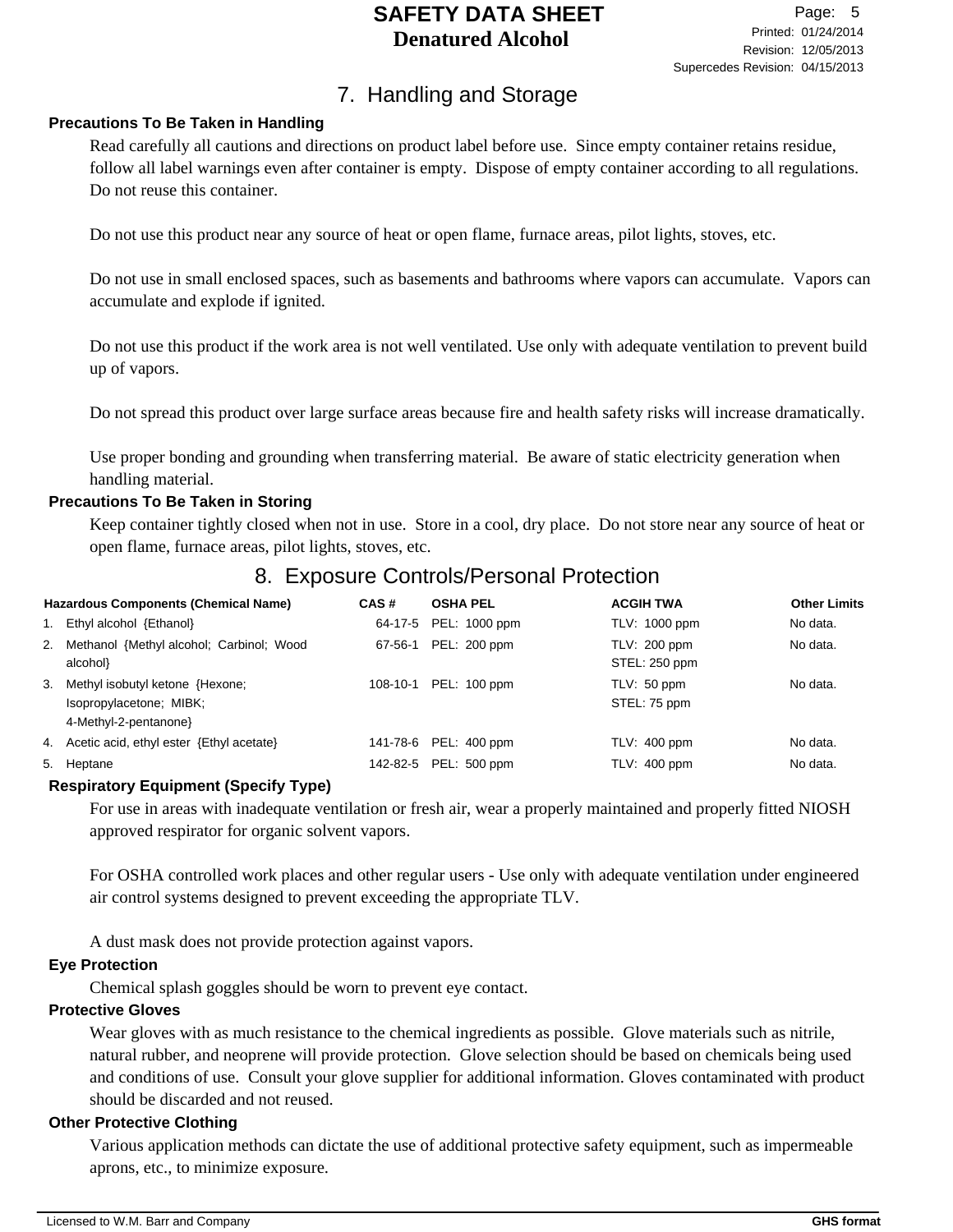#### **Engineering Controls (Ventilation etc.)**

Use process enclosures, local exhaust ventilation, or other engineering controls to control airborne levels below recommended exposure limits.

Use only with adequate ventilation to prevent buildup of vapors. Do not use in areas where vapors can accumulate and concentrate, such as basements, bathrooms or small enclosed areas. Whenever possible, use outdoors in an open air area. If using indoors open all windows and doors and maintain a cross ventilation of moving fresh air across the work area. If strong odor is noticed or you experience slight dizziness, headache, nausea or eye-watering -- STOP -- ventilation is inadequate. Leave area immediately and move to fresh air.

#### **Work/Hygienic/Maintenance Practices**

Wash hands thoroughly after use and before eating, drinking, smoking, or using the restroom.

Do not eat, drink, or smoke in the work area.

Discard any clothing or other protective equipment that cannot be decontaminated.

Facilities storing or handling this material should be equipped with an emergency eyewash and safety shower.

## 9. Physical and Chemical Properties

| <b>Physical States:</b>                                       | [X] Liquid<br>[ ] Solid<br>[ ] Gas                                                                              |  |  |  |  |
|---------------------------------------------------------------|-----------------------------------------------------------------------------------------------------------------|--|--|--|--|
| <b>Melting Point:</b>                                         | No data.                                                                                                        |  |  |  |  |
| <b>Boiling Point:</b>                                         | 150 F                                                                                                           |  |  |  |  |
| <b>Autoignition Pt:</b>                                       | No data.                                                                                                        |  |  |  |  |
| <b>Flash Pt:</b>                                              | Method Used: Setaflash Closed Cup (Rapid Setaflash)<br>45 F                                                     |  |  |  |  |
| Specific Gravity (Water = 1):                                 | $0.7934 - 0.8108$                                                                                               |  |  |  |  |
| Density:                                                      | 6.646 LB/GL                                                                                                     |  |  |  |  |
| Vapor Pressure (vs. Air or mm Hg):                            | 76 MM HG at 68 F                                                                                                |  |  |  |  |
| Vapor Density (vs. $Air = 1$ ):                               | >1                                                                                                              |  |  |  |  |
| <b>Evaporation Rate:</b>                                      | >1                                                                                                              |  |  |  |  |
| <b>Solubility in Water:</b>                                   | No data.                                                                                                        |  |  |  |  |
| <b>Percent Volatile:</b>                                      | 100 % by weight.                                                                                                |  |  |  |  |
| VOC / Volume:                                                 | 790 G/L                                                                                                         |  |  |  |  |
| <b>Appearance and Odor</b>                                    |                                                                                                                 |  |  |  |  |
| Water white, alcohol odor                                     |                                                                                                                 |  |  |  |  |
|                                                               | 10. Stability and Reactivity                                                                                    |  |  |  |  |
| <b>Stability:</b>                                             | Unstable [ ]<br>Stable $[X]$                                                                                    |  |  |  |  |
| <b>Conditions To Avoid - Instability</b>                      |                                                                                                                 |  |  |  |  |
| No data available.                                            |                                                                                                                 |  |  |  |  |
| <b>Incompatibility - Materials To Avoid</b>                   |                                                                                                                 |  |  |  |  |
|                                                               | Incompatible with strong oxidizing agents, strong acids, reactive metals, halogens, strong inorganic acids, and |  |  |  |  |
| aldehydes.                                                    |                                                                                                                 |  |  |  |  |
| <b>Hazardous Decomposition Or Byproducts</b>                  |                                                                                                                 |  |  |  |  |
| Decomposition may produce carbon monoxide and carbon dioxide. |                                                                                                                 |  |  |  |  |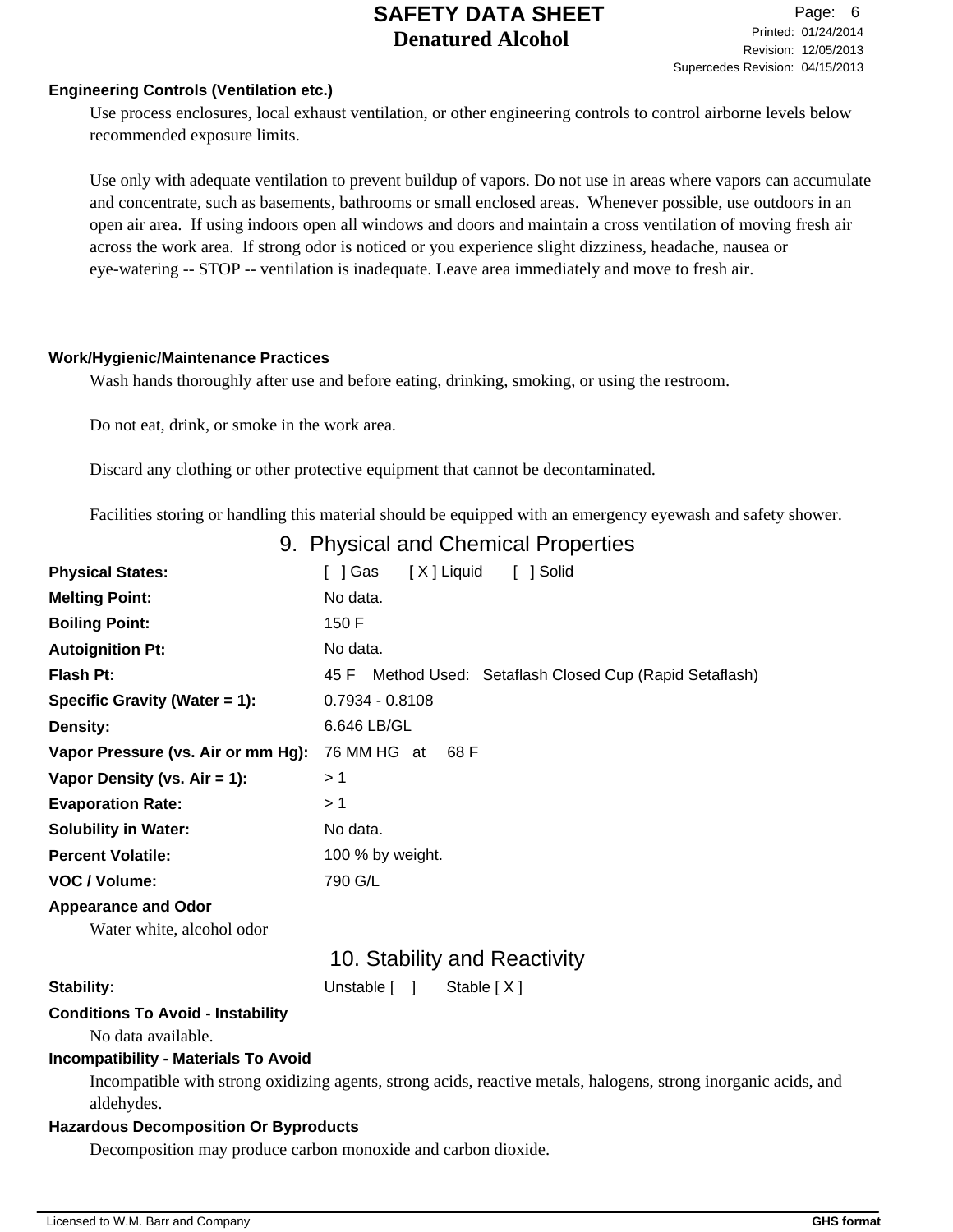**Possibility of Hazardous Reactions:** Will occur  $\begin{bmatrix} 1 \end{bmatrix}$  Will not occur  $\begin{bmatrix} X \end{bmatrix}$ 

### **Conditions To Avoid - Hazardous Reactions**

No data available.

# 11. Toxicological Information

### **Toxicological Information**

Ethanol: ACUTE TOXICITY: LD50 Rat oral 7060 mg/kg LC50 Rat inhalation 20000 ppm/ 10 hr SKIN CORROSION / IRRITATION: Skin irritant. SERIOUS EYE DAMAGE / IRRITATION: Eye irritant. Will cause burning and stinging. RESPIRATORY OR SKIN SENSITIZATION: Ethanol has been shown to have a weak skin sensitizing potential in a very small percentage of the population. ASPIRATION HAZARD: No data. MUTAGENIC DATA: No data. IMMUNOTOXICITY: No data. NEUROTOXICITY: The clinical features of ethanol intoxication in a nontolerant individual are related to blood alcohol levels: at 50 to 150 mg/dL (0.05 to 0.15%), there is mild intoxication: slight impairment of visual acuity, muscular incoordination, and reaction time; and mood personality, and behavioral changes; at 150 to 300 mg/dL (0.15 to 0.30%), moderate intoxication occurs, resulting in visual impairment, sensory loss, muscular incoordination, slowed reaction time, and slurred speech; at 300 to 500 mg/dL (0.30 to 0.50%), there is severe intoxication characterized by marked muscular incoordination, blurred or double vision, sometimes stupor and hypothermia, vomiting and nausea, and occasional hypoglycemia and convulsions; and at > 400 mg/dL (0.40%), there are coma, respiratory depression, hypotension and hypothermia, and death from respiratory or circulatory failure or as a result of aspiration of stomach contents in the absence of a gag reflex. DEVELOPMENTAL/REPRODUCTIVE: Prenatal exposure to ethanol (as alcoholic beverages) is associated with a distinct pattern of congenital malformations that have been collectively termed the fetal alcohol syndrome.

There have been no reports of fetal alcohol syndrome as a result of industrial exposure by the oral, dermal, or inhalation routes.

CARCINOGEN STATUS: Not classifiable as a human carcinogen.

\_\_\_\_\_\_\_\_\_\_\_\_\_\_\_\_\_\_\_\_\_\_\_\_\_\_\_\_\_\_\_\_\_\_\_\_

Ethyl Acetate: ACUTE TOXICITY: LD50, rat, oral, 5,600 mg/kg LC50, rat, inhalation, 16,000 ppm, 6 hr LD50, rabbit, skin, >20 mL/kg SKIN CORROSION / IRRITATION: Causes slight skin irritation. SERIOUS EYE DAMAGE / IRRITATION: Causes eye irritation. RESPIRATORY OR SKIN SENSITIZATION: Not a sensitizer. ASPIRATION HAZARD: No data. MUTAGENIC DATA: Ethyl acetate was negative for mutagenicity in Salmonella typhimurium assays. IMMUNOTOXICITY: No data. NEUROTOXICITY: High concentrations may cause CNS depression. DEVELOPMENTAL/REPRODUCTIVE: No data. CARCINOGEN STATUS: No data.

\_\_\_\_\_\_\_\_\_\_\_\_\_\_\_\_\_\_\_\_\_\_\_\_\_\_\_\_\_\_\_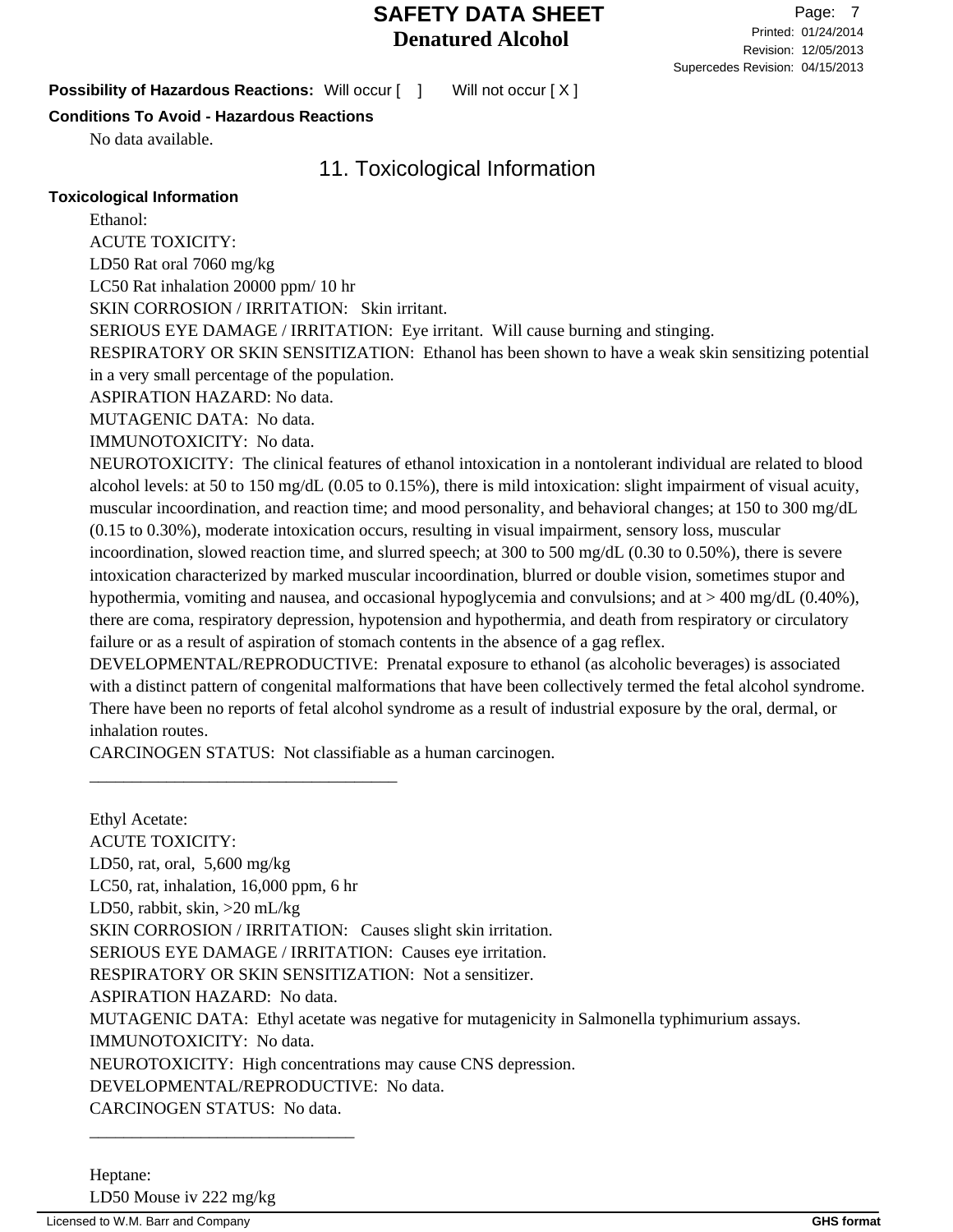LD50 Mouse inhalation 75 g/cu m/2 hr LC50 Rat inhalation 103 g/cu m/4 hr

\_\_\_\_\_\_\_\_\_\_\_\_\_\_\_\_\_\_\_\_\_\_\_\_\_\_\_\_\_\_\_\_

\_\_\_\_\_\_\_\_\_\_\_\_\_\_\_\_\_\_\_\_\_\_\_\_\_\_\_\_\_\_\_\_

Methanol: ACUTE TOXICITY: LD50 Rat oral 5628 mg/kg LC50 Rat inhalation 64000 ppm/4 hr LC50 Rat inhalation 87.5 mg/L/6 hr LD50 Mouse oral 7300 mg/kg SKIN CORROSION / IRRITATION: LD50 Rabbit dermal 15,800 mg/kg bw SERIOUS EYE DAMAGE / IRRITATION: Methanol is a mild to moderate eye irritant. RESPIRATORY OR SKIN SENSITIZATION: Not a respiratory or skin sensitizer. ASPIRATION HAZARD: Methanol presents an aspiration hazard. MUTAGENIC DATA: No data. IMMUNOTOXICITY: No data. NEUROTOXICITY: Overexposure to methanol has been suggested as causing central nervous system damage in laboratory animals. DEVELOPMENTAL/REPRODUCTIVE: The inhalation of methanol by pregnant rodents throughout the period of embryogenesis induces a wide range of concentration-dependent teratogenic and embryolethal effects. Methanol has caused birth defects in laboratory animals, but only when inhaled at extremely high vapor concentrations. The relevance of this finding to humans is uncertain. CARCINOGEN STATUS: There is no evidence from animal studies to suggest methanol is a carcinogen.

Methyl Isobutyl Ketone: LD50 Rabbit dermal >16000 mg/kg bw LC50 Rat inhalation 8.2-16.4 mg/L/4 hr LD50 Mouse ip 590 mg/kg bw LD50 Guinea pig ip 0.919 mL/kg LC50 Mouse inhalation, CF-1,  $74.2 + or - 25.8$  mg/L/45 min LD50 Rat ip 1.14 mL/kg LD50 Mouse oral 2850 mg/kg bw LD50 Mouse oral 1900 mg/kg bw LD50 Rat oral 4600 mg/kg bw LD50 Rat oral 2.08 g/kg

CAS# 67-56-1: Reproductive Effects:, TDLo, Oral, Rat, 42.00 mL/kg, 21 day after birth. Result: Effects on Newborn: Behavioral. - Neurotoxicology and Teratology., Pergamon Press Inc., Maxwell House, Fairview Park, Elmsford, NY 10523, Vol/p/yr: 24,519, 2002

Mutagenicity:, Mutation test: DNA damage., Oral, Rat, 10.00 UMOL/KG. Result: Tumorigenic: Equivocal tumorigenic agent by RTECS criteria. Tumorigenic:Tumors at site of application.

- Environmental Mutagenesis., For publisher information, see EMMUEG, New York, NY, Vol/p/yr: 4,317, 1982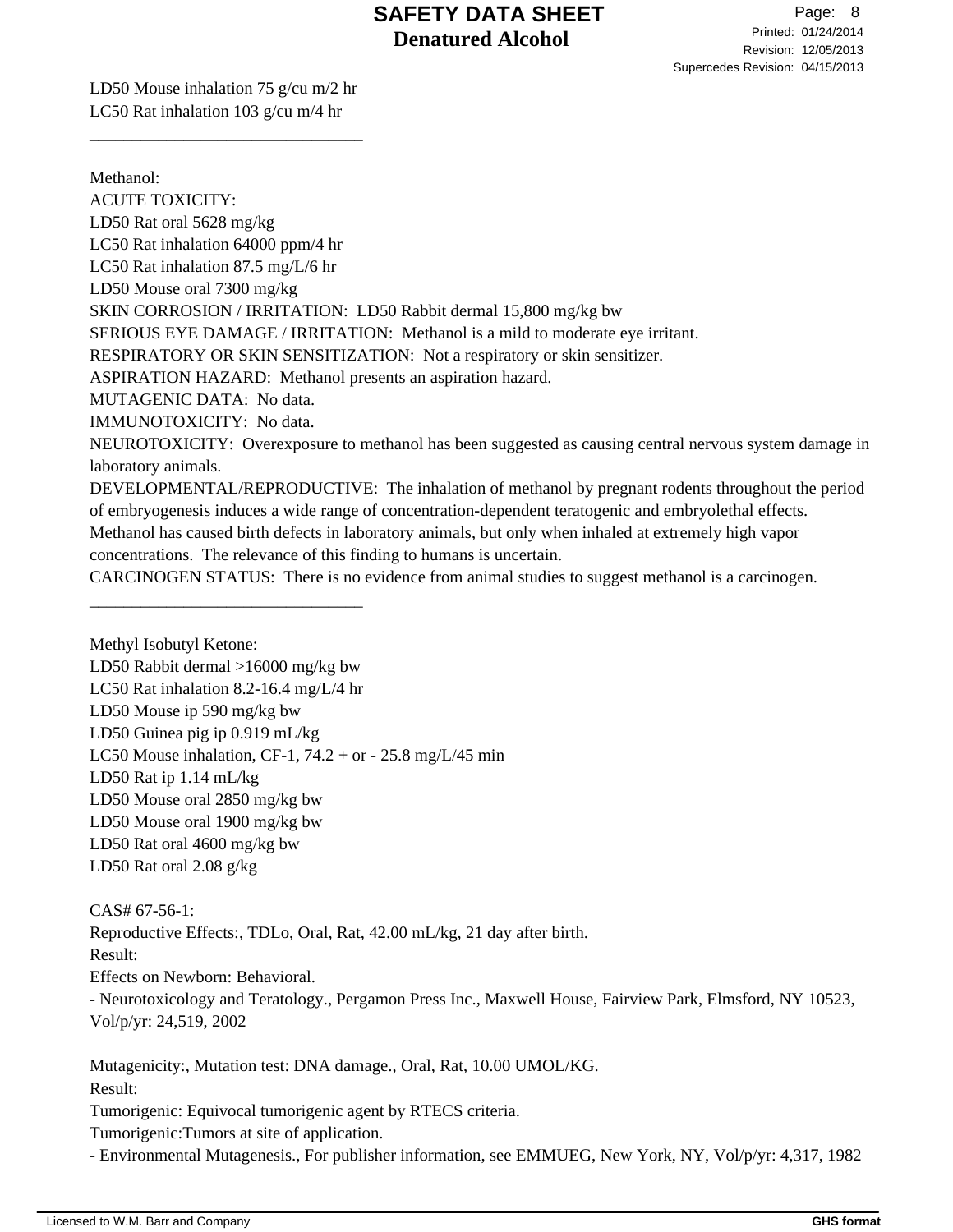Acute toxicity, LD50, Oral, Rat, 5628. MG/KG. Result: Effects on Embryo or Fetus: Fetotoxicity (except death, e.g., stunted fetus). - Gigiena Truda i Professional'nye Zabolevaniya.(Labor Hygiene and Occupational Disease), V/O Mezhdunarodnaya Kniga, Moscow 113095 Russia, Vol/p/yr: 19(11),27, 1975

Acute toxicity, LC50, Inhalation, Rat, 64000. PPM, 4 H. Result: Behavioral: Altered sleep time (including change in righting reflex). Behavioral: Somnolence (general depressed activity). Lungs, Thorax, or Respiration:Dyspnea.

- Raw Material Data Handbook, Vol.1: Organic Solvents, 1974., National Assoc. of Printing Ink Research Institute, Francis McDonald Sinclair Memorial Labor, Lehigh Univ., Bethlehem, PA 18015, Vol/p/yr: 1,74, 1974

Acute toxicity, TDLo, Oral, Rat, 3.000 gm/kg.

Result:

Liver: Other changes.

- Toxicologist., Soc. of Toxicology, Inc., 475 Wolf Ledge Parkway, Akron, OH 44311, Vol/p/yr: 72,315, 2003

Standard Draize Test, Skin, Species: Rabbit, 20.00 MG, 24 H, Moderate.

Result:

Blood:Other changes.

Biochemical: Metabolism (Intermediary): Other proteins.

- Prehled Prumyslove Toxikologie, Marhold, J., Organicke Latky, Prague Czechoslovakia, Vol/p/yr: -,187, 1986

Standard Draize Test, Eyes, Species: Rabbit, 40.00 MG, Moderate.

Result:

Blood:Other hemolysis with or withot anemia.

Blood:Other changes.

Biochemical: Metabolism (Intermediary): Other proteins.

- Union Carbide Data Sheet, Union Carbide Corp., 39 Old Ridgebury Rd., Danbury, CT 06817, Vol/p/yr: 3/24, 1970

Standard Draize Test, Eyes, Species: Rabbit, 100.0 MG, 24 H, Moderate.

Result:

Blood:Changes in serum composition (e.g.

Biochemical:Enzyme inhibition, induction, or change in blood or tissue levels: Phosphatases.

Biochemical:Enzyme inhibition, induction, or change in blood or tissue levels: Transaminases.

- Prehled Prumyslove Toxikologie, Marhold, J., Organicke Latky, Prague Czechoslovakia, Vol/p/yr: -,187, 1986

## **Chronic Toxicological Effects**

No data available.

## **Carcinogenicity/Other Information**

IARC 2B - Possibly Carcinogenic to Humans

ACGIH A4 - Not Classifiable as a Human Carcinogen.

IARC has determined that the consumption of alcoholic beverages is casually related to the occurrence of malignant tumors of the oral cavity, pharynx, larynx, esophagus, and liver in humans. The carcinogenic response attributed to drinking alcoholic beverages has not be verified in studies with laboratory animals. Established uses of denatured ethanol and non-beverage use of pure ethanol are not considered to pose any significant cancer hazard.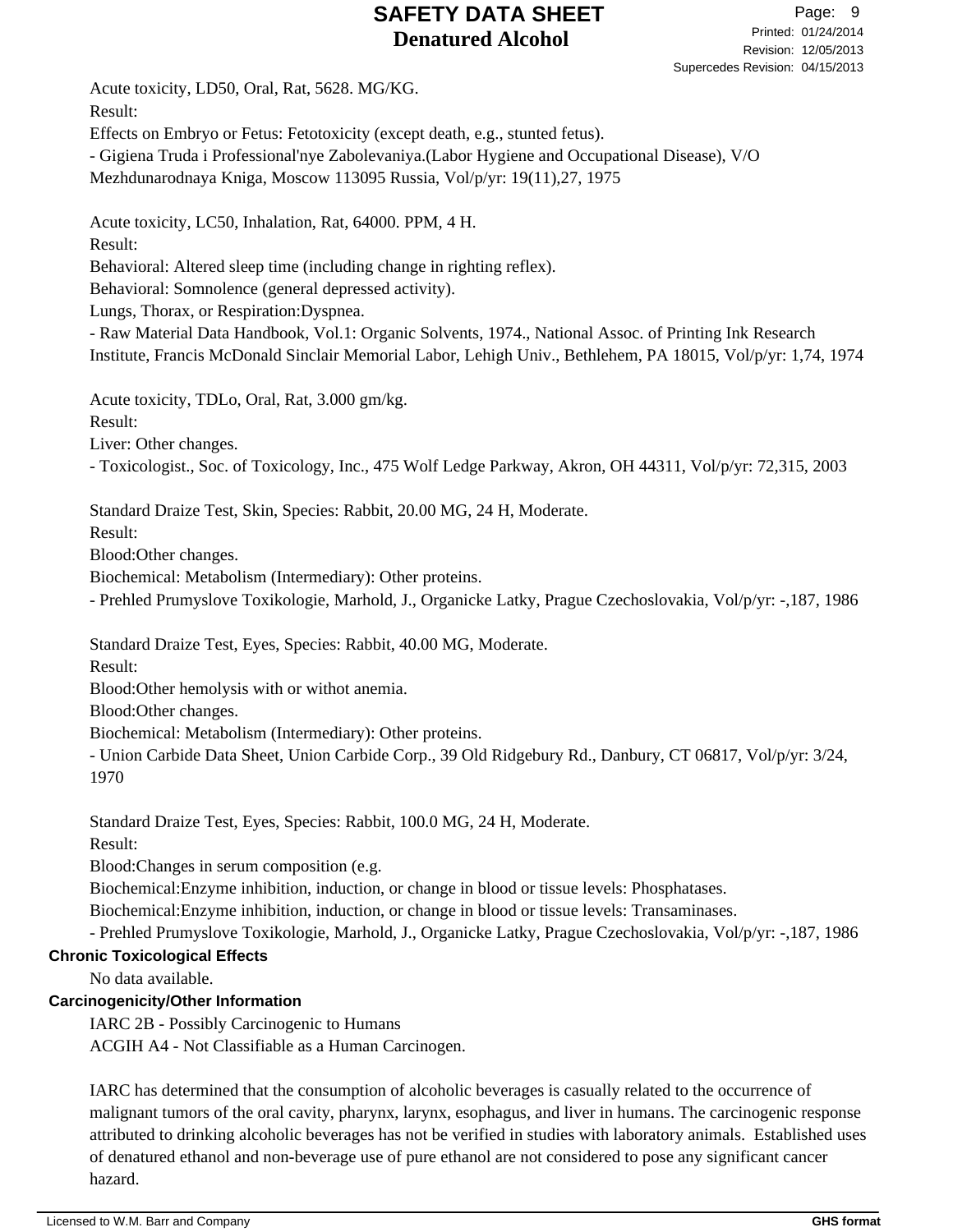Revision: 12/05/2013 Printed: 01/24/2014 Page: 10 Supercedes Revision: 04/15/2013

|    | <b>Hazardous Components (Chemical Name)</b>                                        | CAS#            | <b>NTP</b> | <b>IARC</b> | <b>ACGIH</b> | <b>OSHA</b> |
|----|------------------------------------------------------------------------------------|-----------------|------------|-------------|--------------|-------------|
|    | Ethyl alcohol {Ethanol}                                                            | 64-17-5         | n.a.       |             | A4           | n.a.        |
|    | 2. Methanol {Methyl alcohol; Carbinol; Wood<br>alcohol}                            | 67-56-1         | n.a.       | n.a.        | n.a.         | n.a.        |
| 3. | Methyl isobutyl ketone {Hexone;<br>Isopropylacetone; MIBK;<br>4-Methyl-2-pentanone | $108-10-1$ n.a. |            | 2Β          | n.a.         | n.a.        |
|    | 4. Acetic acid, ethyl ester {Ethyl acetate}                                        | 141-78-6        | n.a.       | n.a.        | n.a.         | n.a.        |
|    | 5. Heptane                                                                         | 142-82-5        | n.a.       | n.a.        | n.a.         | n.a.        |
|    |                                                                                    |                 |            |             |              |             |

# 12. Ecological Information

### **General Ecological Information**

Ethanol:

TOXICITY:

LC50 Salmo gairdnerii (Rainbow trout) 13000 mg/L/96 hr at 12 deg C (95% Confidence limit 12000-16000 mg/L), wt 0.8 g /Static bioassay/

LC50 Pimephales promelas (fathead minnows) 15.3 g/L/96 hr (95% confidence limit 14.0-16.6 g/L); age 30 days old, water hardness 47.3 mg/L (CaCO3), temp 24.3 deg C, pH 7.60, dissolved oxygen 6.8 mg/L, alkalinity 43.7 mg/L (CaCO3); tank vol: 6.3 L; additions: 3.81 vol/day /Flow-through bioassay/

PERSISTENCE AND DEGRADABILITY: If released to the atmosphere, an extrapolated vapor pressure of 59.3 mm Hg at 25 deg C indicates that ethanol will exist solely in the vapor phase. Vapor phase ethanol is degraded in the atmosphere by reaction with photochemically-produced hydroxyl radicals; the half-life for this reaction in air is estimated to be 5 days. Volatilization from moist soil surfaces is expected to be an important fate process based upon a Henry's Law constant of 5X10-6 atm-cu m/mole. Ethanol may also volatilize from dry soils based upon it vapor pressure. Biodegradation is expected to occur rapidly in the environment based on numerous screening tests using different types of inocula and incubation periods. Ethanol was degraded with half-lives on the order of a few days using microcosms constructed with a low organic sandy soil and groundwater, indicating it is unlikely to be persistent in the environment.

BIOACCUMULATIVE POTENTIAL: If released into water, ethanol is not expected to adsorb to suspended solids and sediment based upon the estimated Koc. An estimated BCF of 3 suggests the potential for bioconcentration in aquatic organisms is low.

MOBILITY IN SOIL: If released to soil, ethanol is expected to have very high mobility based upon an estimated Koc of 1.

OTHER ADVERSE EFFECTS: No data.

\_\_\_\_\_\_\_\_\_\_\_\_\_\_\_\_\_\_\_\_\_\_\_\_\_\_\_\_\_\_\_\_\_\_\_\_\_\_\_\_

\_\_\_\_\_\_\_\_\_\_\_\_\_\_\_\_\_\_\_\_\_\_\_\_\_\_\_\_\_\_\_\_\_\_\_\_\_\_\_\_

Ethyl Acetate:

Toxicity:

LC50 HETEROPNEUSTES FOSSILIS (COMMON INDIAN CATFISH) 212.5 PPM/96 HR /

LC50 Pimephales promelas (fathead minnow) 230 mg/l/96 hr

EC50 Pimephales promelas (fathead minnow) 220 mg/l/96 hr

Persistance and Degradability: Biodegradation is expected to be an important process in both soil and water. Bioaccumulative Potential: If released into water, ethyl acetate is not expected to adsorb to suspended solids and sediment in water based on the estimated Koc. An estimated BCF of 3.2 suggests the potential for bioconcentration in aquatic organisms is low.

Mobility in Soil: Expected to have high mobility based upon an estimated Koc of 59.

Methanol:

TOXICITY: Methanol is of low toxicity to aquatic organisms. LC50 Pimephales promelas (fathead minnows) 29.4 g/L/96 hr, (28-29 days old), confidence limit= 28.5-30.4; Test conditions: Water temp= 25 deg C, dissolved oxygen= 7.3 mg/L, water hardness= 43.5 mg/l calcium carbonate, alkalinity= 46.6 calcium carbonate, tank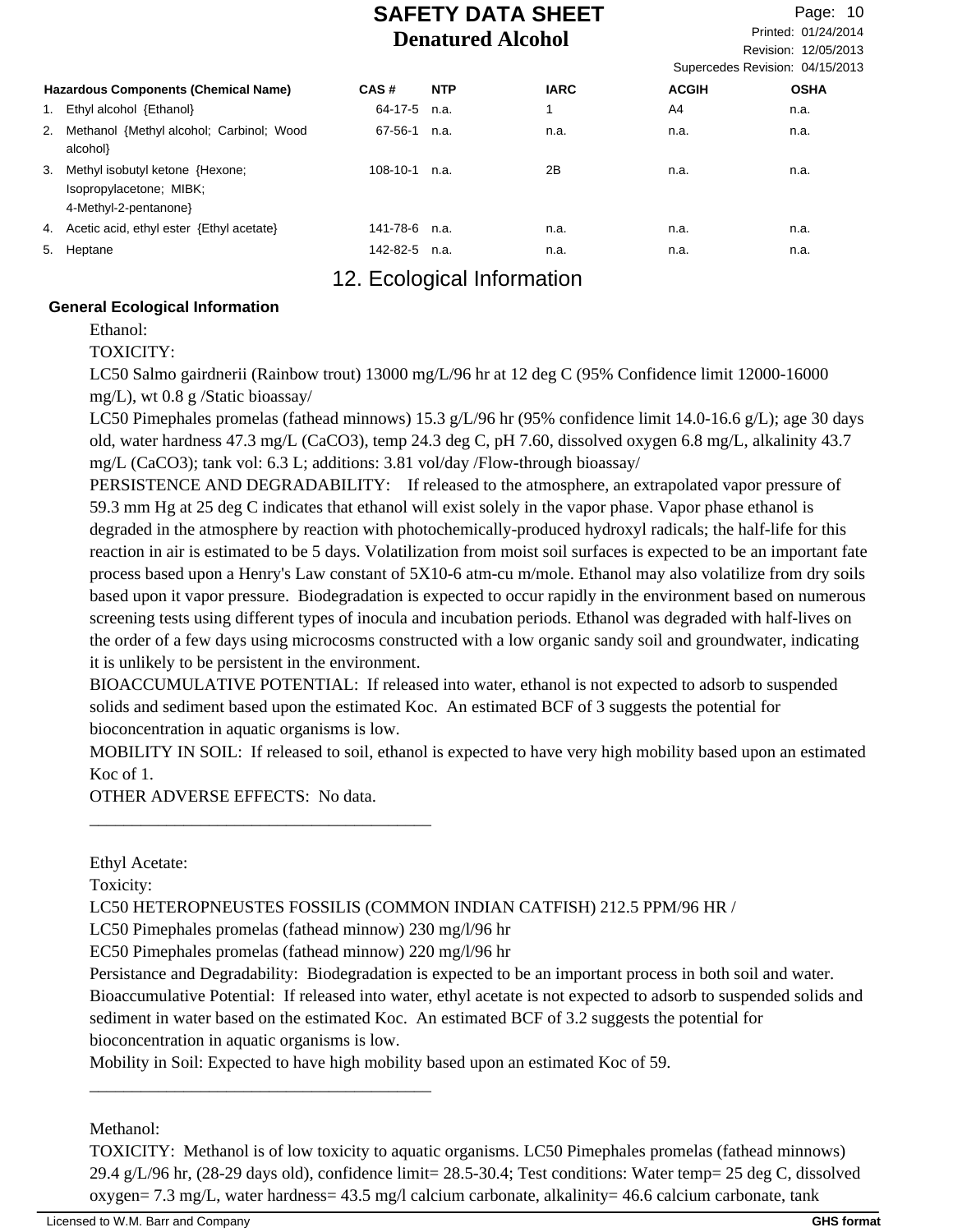### volume=  $6.3$  L, additions=  $5.71$  V/D, pH=  $7.66$  (0.03).

PERSISTENCE AND DEGRADABILITY: If released to the atmosphere, a vapor pressure of 127 mm Hg at 25 deg C indicates that methanol will exist solely in the vapor phase. Vapor phase methanol is degraded in the atmosphere by reaction with photochemically-produced hydroxyl radicals; the half-life for this reaction in air is estimated to be 17 days. Volatilization from moist soil surfaces is expected to be an important fate process based upon a Henry's Law constant of 4.55X10-6 atm-cu m/mole. Methanol may also volatilize from dry soils based upon it vapor pressure. Biodegradation of methanol in soils is expected to occur rapidly based on half-lives in a sandy silt loam from Texas and a sandy loam from Mississippi of 1 and 3.2 days, respectively. If released into water, methanol is not expected to adsorb to suspended solids and sediment based upon the estimated Koc. Volatilization from water surfaces is expected to be an important fate process based upon this compound's Henry's Law constant. Estimated volatilization half-lives for a model river and model lake are 3 and 35 days, respectively. Biodegradation is expected to occur in natural waters since methanol is degraded quickly in soils and was biodegraded rapidly in various aqueous screening tests using sewage seed or activated sludge. Hydrolysis of methanol and photolysis in sunlit surface waters are not expected since methanol lacks functional groups that are susceptible to hydrolysis or photolysis under environmental conditions.

BIOACCUMULATIVE POTENTIAL: BCF values of less than 10, measured in fish suggests bioconcentration in aquatic organisms is low.

MOBILITY IN SOIL: If released to soil, methanol is expected to have very high mobility based upon an estimated Koc of 1.

Methyl Isobutyl Ketone:

Toxicity:

LC50 fathead minnow 96 hr 780 mg/L

\_\_\_\_\_\_\_\_\_\_\_\_\_\_\_\_\_\_\_\_\_\_\_\_\_\_\_\_\_\_\_\_\_\_\_\_\_\_\_\_

LC50 water flea  $48 \text{ hr} > 1,000 \text{ mg/L}$ 

LC50 bacteria  $16 \text{ hr} > 1,000 \text{ mg/L}$ 

Persistance and Degradability: A biodegradation rate of 0.24 1/hr using activated sludge suggests that biodegradation is an important environmental fate process.

Bioaccumulative Potential: An estimated BCF of 2 suggests the potential for bioconcentration in aquatic organisms is low.

Mobility in Soil: Expected to have high mobility based upon an estimated Koc of 120.

## **Results of PBT and vPvB assessment**

CAS# 67-56-1:

LC50, Fathead Minnow (Pimephales promelas), 28400. MG/L, 24 H, Mortality, Water temperature: 25 C C. Result:

Sex Effects.

- Toxicity and Metabolism Studies with EPA (Environmental Protection Agency) Priority Pollutants and Related Chemicals in Freshwater Organisms, Call, D.J., L.T. Brooke, N. Ahmad, and J.E. Richter, 1983

LC50, Fathead Minnow (Pimephales promelas), 28400. MG/L, 48 H, Mortality, Water temperature: 25 C C. Result:

Sex Effects.

- Toxicity and Metabolism Studies with EPA (Environmental Protection Agency) Priority Pollutants and Related Chemicals in Freshwater Organisms, Call, D.J., L.T. Brooke, N. Ahmad, and J.E. Richter, 1983

LC50, Fathead Minnow (Pimephales promelas), 28100. MG/L, 96 H, Mortality, Water temperature: 25 C C. Result:

Sex Effects.

- Toxicity and Metabolism Studies with EPA (Environmental Protection Agency) Priority Pollutants and Related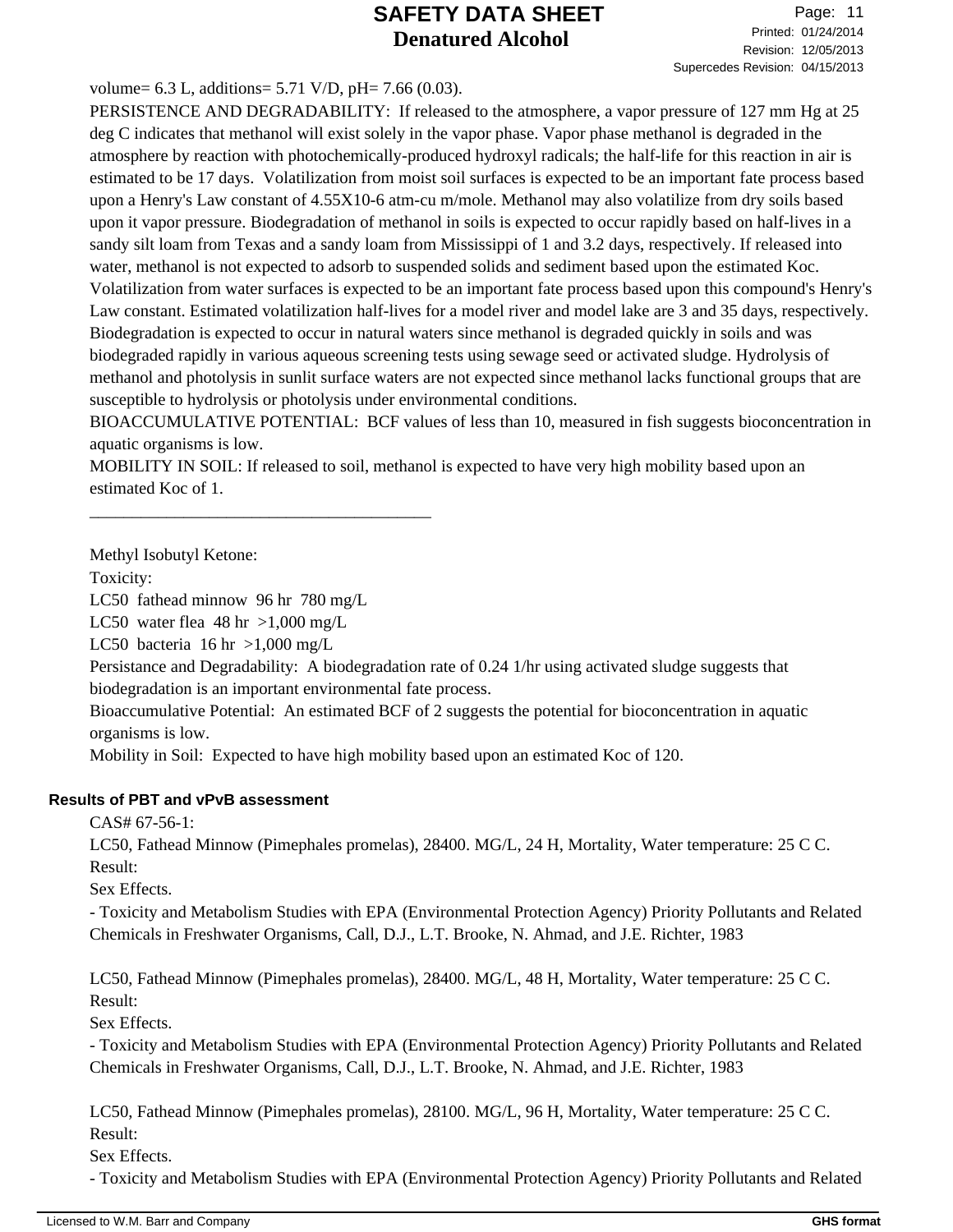Chemicals in Freshwater Organisms, Call, D.J., L.T. Brooke, N. Ahmad, and J.E. Richter, 1983

LC50, Water Flea (Daphnia magna), larva(e), 100000. UG/L, 96 H, Mortality, Water temperature: 20 C C, pH: 8.50.

Result:

Sex Effects.

- Simultaneous Evaluation of the Acute Effects of Chemicals on Seven Aquatic Species, Ewell, W.S., J.W. Gorsuch, R.O. Kringle, K.A. Robillard, and R.C. Spiegel, 1986

LC50, Water Flea (Daphnia magna), neonate, 4816. MG/L, 24 H, Mortality, Water temperature: 20 C C. Result:

Age Effects.

- Acute Toxicity Test with Daphnia magna: An Alternative to Mammals in the Prescreening of Chemical Toxicity?, Guilhermino, L., T. Diamantino, M.C. Silva, and A.M.V.M. Soares, 2000

LC50, Water Flea (Daphnia magna), neonate, 3289. MG/L, 48 H, Mortality, Water temperature: 20 C C. Result:

Age Effects.

- Acute Toxicity Test with Daphnia magna: An Alternative to Mammals in the Prescreening of Chemical Toxicity?, Guilhermino, L., T. Diamantino, M.C. Silva, and A.M.V.M. Soares, 2000

## 13. Disposal Considerations

### **Waste Disposal Method**

Dispose in accordance with applicable local, state, and federal regulations.

## 14. Transport Information

## **LAND TRANSPORT (US DOT)**

| <b>DOT Proper Shipping Name</b> | Alcohols, n.o.s. (Ethyl Alcohol, Methanol) |
|---------------------------------|--------------------------------------------|
| <b>DOT Hazard Class:</b>        | 3                                          |
| <b>DOT Hazard Label:</b>        | <b>FLAMMABLE LIQUID</b>                    |
| <b>UN/NA Number:</b>            | <b>UN1987</b>                              |
| <b>Packing Group:</b>           | н                                          |

### **Additional Transport Information**

 The transportation information listed above is suitable for all modes of transportation. IMO/IMDG, ICAO/IATA, 49 CFR

For D.O.T. information, contact W.M. Barr Technical Services at 1-800-398-3892.

The shipper / supplier may apply one of the following exceptions: Combustible Liquid, Consumer Commodity, Limited Quantity, Viscous Liquid, Does Not Sustain Combustion, or others, as allowed under 49CFR Hazmat Regulations. Please consult 49CFR Subchapter C to ensure that subsequent shipments comply with these exceptions.

# 15. Regulatory Information

### **US EPA SARA Title III**

| <b>Hazardous Components (Chemical Name)</b> | CAS #      | <b>Sec.302 (EHS)</b> | <b>Sec.304 RQ</b> | <b>Sec.313 (TRI)</b> | Sec.110 |
|---------------------------------------------|------------|----------------------|-------------------|----------------------|---------|
| 1. Ethyl alcohol {Ethanol}                  | 64-17-5 No |                      | No                | No.                  | No      |
| 2. Methanol {Methyl alcohol; Carbinol; Wood | 67-56-1 No |                      | Yes 5000 LB       | Yes                  | No      |
| alcohol}                                    |            |                      |                   |                      |         |